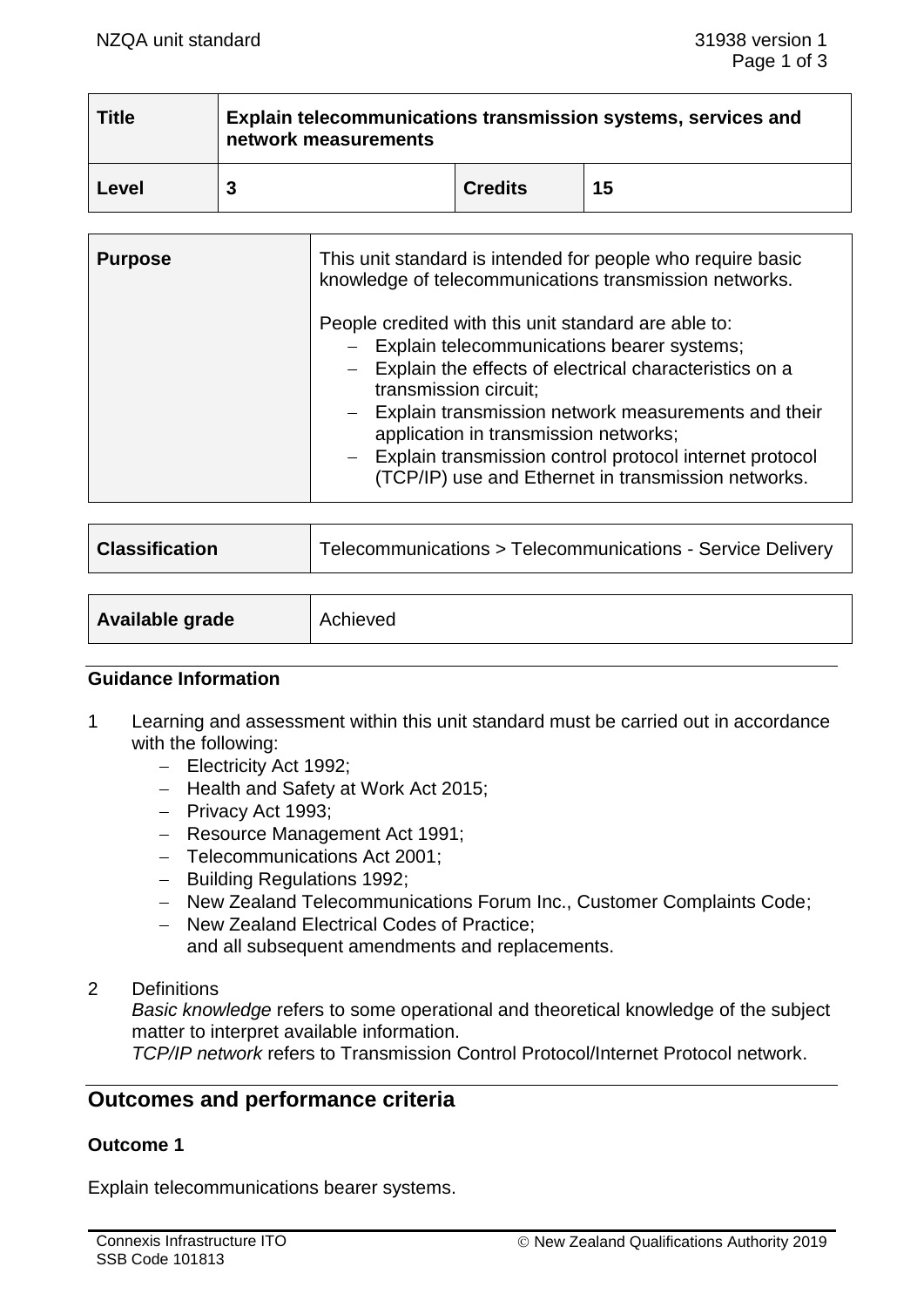# **Performance criteria**

- 1.1 The characteristics and limitations of copper cable are explained in terms of their use in the plain old telephone systems (POTS), digital subscriber line (xDSL), and pulse code modulation (PCM) systems.
	- Range characteristics and limitations include line constants, typical impedance, variation of loss with distance and conductor size, maximum effective distance, effect of cable multiples, electrical interference.
- 1.2 The operation of a digital subscriber line systems (xDSL) is explained in terms of the principles.
	- Range asynchronous digital subscriber line (ADSL), very high-speed digital subscriber line (VDSL).
- 1.3 The PCM bearer system is explained in terms of principles and practices.
	- Range line signal protocols, line terminal equipment, power feeding equipment, regeneration, permissible error rates, crosstalk limitations, distance limitations.
- 1.4 Major functions of a New Zealand digital fibre transport system are explained in terms of its operation.
	- Range course wavelength division multiplexing (CWDM), dense wavelength division multiplexing (DWDM), synchronous digital hierarchy (SDH), plesiochronous digital hierarchy (PDH).

### **Outcome 2**

Explain the effects of electrical characteristics on a transmission circuit.

### **Performance criteria**

2.1 Electrical characteristics are explained in terms of the effect on transmission systems and services.

Range cable pair resistance, capacitance and attenuation.

- 2.2 Ways to address the effects of electrical characteristics are explained in terms of logical and standard practices.
- 2.3 The effects of electrical characteristics on a transmission circuit transported on a copper cable are explained using a visual representation.

### **Outcome 3**

Explain transmission network measurements and their application in transmission networks.